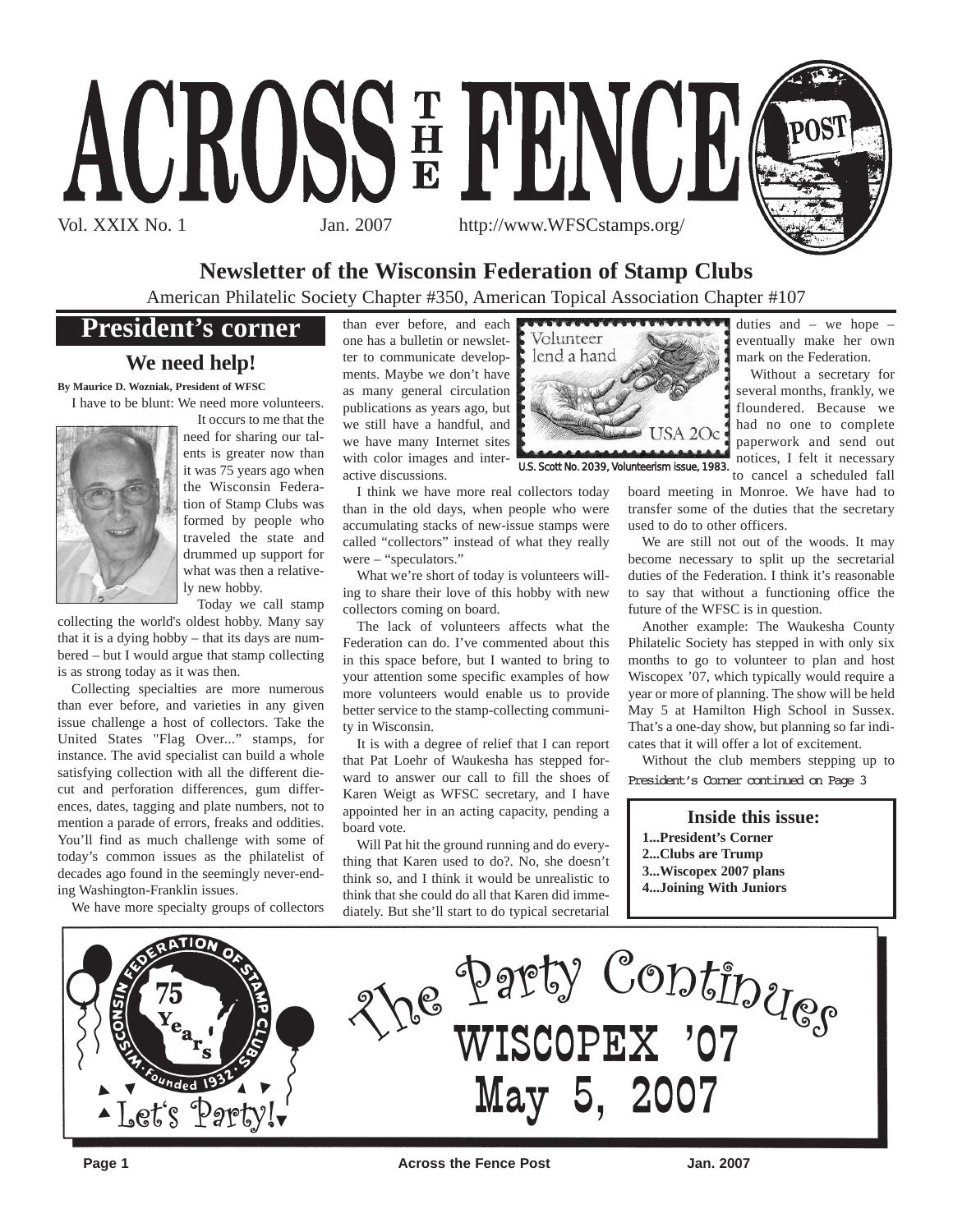## **Clubs are Trump**

**By Maurice D. Wozniak, President of WFSC**

When the **Badger Stamp Club** of Madison solicited dues renewals for 2006, it requested four pieces of data from members (age, years in the club, attendance at the club show, Danepex, and APS membership). Of the 101 club members, 73 returned data that was complete enough for analysis.

President Charles Shoemaker reported in a club newsletter the results of the survey and a brief analysis. Other clubs may find the following information, liberally borrowed from that report, interesting, if not instructive.

Age of club members: Among the responders, one member was under age 40, six in the age range 40-49, 14 between the ages of 50-59, 21 between 60-69, 17 ages 70-79, 13 between the ages of 80-89, and one member age 91.

If you were to graph those numbers, you would have a nice, narrow, bell-shaped curve. The mean (arithmetic average) age and the median (half-above and half-below) age are each 67, confirming the normal distribution of the data points.

Years in the club: The mean number of years of membership in the club is 11, but that number is skewed by several very long memberships, with the maximum at 54 years! So, the median value is lower (eight years), and 28 members (about one-third) have been in the club fewer than five years; those 28 recent members have average ages of 65, similar to the club overall. The 11 members who have been with BSC only two years or less average 72 years of age.

Danepex attendance: Forty-eight of the 73

responders regularly attend Danepex. They average 66 years of age, and have been in the club, on average, 13 years. The ones who do not regularly attend the show are of similar age, but are newer members with their tenure as members averaging eight years.

APS membership: A little over half (39) of the membership belongs to the American Philatelic Society. These members tend to be a little younger (63), more recent club members (10 years), and attend Danepex more often than those who are not APS members (age 70, club member 13 years).

#### **Interpreting the data**

One has to be cautious in analyzing data that is not complete, Shoemaker said. But assuming that the non-responders are similar to the majority who did, a few observations can be made about the club.

The first is that stamp collecting appears to promote a long, healthy life. Consider that when the average BSC member was born in 1940, the average life expectancy was 62. Now (66 years later), that same person can expect to live another 18 years, to age 83! (Perhaps there's something in the gum we lick off hinges, Shoemaker suggested.)

Of perhaps more practical relevance is the data on years of membership in the club, he said, suggesting that many stamp clubs statewide and nationwide would envy both the size and the growth rate of the Madison club.

In part this reflects the proactive work undertaken by John Pare and others in personally contacting members and encouraging their continued participation in the club, Shoemaker said. Secondly, it would seem to validate the meeting programs "business model" of alternating lectures with numerous large auctions that members value.

Of particular note, about one-third of Badger Stamp Club members have joined within the past five years. Perhaps this is a result of the club's success in hosting its annual show, Danepex, where local collectors find out about the club.

It's especially worth noting that the 28 members who joined in the past five years are of average age 65 – similar to those already in the club. Growth has come not from new, young collectors, but from accreting others just like us who have been lurking in the community, Shoemaker said.

"If I were to advise the APS on a recruitment strategy, I would suggest to them that they place full-page ads in the AARP publications stating in large font, 'Come back to stamp collecting!'" he wrote. "That is not a strategy that would result in long-term, decades-long success, but it certainly has worked for our club in the short term, allowing us to build that critical mass of collectors that makes meetings, shows and auctions so successful."

Shoemaker closed with a call to continue what has been working so well, advice that would lead to success for any club.

While the numbers may be worthy of envy, he said, "we need everyone to be on the constant lookout for new members. If you know someone who collects but doesn't belong to our club or, perhaps, someone who collected years Clubs are Trump continued on Page 3

## **Wisconsin Federation of Stamp Clubs officers** Across the Fence Post is the official publication of

PRESIDENT Maurice D. Wozniak 1010 Berlin St. Waupaca, WI 54981 715-258-2025 berliners2@sbcglobal.net

VICE PRESIDENT Hank Schmidt P.O. Box 3153

Oshkosh, WI 54903 artcoy@vbe.com

### CENTRAL OFFICE/SECRETARY Vacant

## TREASURER

Paul T. Schroeder 1750 W. 5th Ave., Apt. F Oshkosh, WI 54902 920-426-2059

### VP YOUTH DIVISION

#### MaryAnn Bowman P.O. Box 1451 Waukesha, WI 53187

NE REGION VP

Al Marcus (maram@tds.net) Green Bay Phil. Soc. Northwoods Phil. Soc. (Iron Mountain) Outagamie Phil. Soc. Wisc. Postal Hist. Soc.

#### EAST CENT. REGION VP Vern Witt

Fond du Lac Stamp Club Kettle Moraine Coin & Stamp Club Manitowoc Phil. Soc. Oshkosh Phil. Soc. Sheboygan Stamp Club

## SW REGION VP

Valerie Cook Badger Stamp Club Baraboo Stamp Club Janesville Stamp Club Monroe Stamp & Postcard Club Rockford Stamp Club

## SOUTH CENTRAL REGION VP Art Gaffney

stehlee@aol.com Waukesha County Phil. Soc.

## SE REGION VP Art Schmitz piscine@execpc.com

Am. Top. Assn. (Chap. 5) Belle City Stamp Club Kenosha Stamp & Cover Club North Shore Phil. Soc. (Milw.) Northwestern Mutual Stamp Club Polish American Stamp Club Wauwatosa Phil. Soc.

### Art Petri

American Air Mail Soc. (Billy Mitchell Chapter) Germany Phil. Soc.

(Chap. 18) Italian American Stamp Club Milwaukee Phil Soc.

# CENTRAL REGION VP

### Gregg Greenwald

bluebird@tznet.com Central Wisc. Stamp Club Chippewa Valley Stamp Club Northwoods Stamp & Coin

Club (Rhinelander) Wisconsin Valley Phil. Soc.

**Page 2 Across the Fence Post 19th Across the Fence Post 19th Page 2 Across the Fence Post** 

the Wisconsin Federation of Stamp Clubs, Inc., a 501c3 non-profit organization. WFSC also is a life member of the APS (since 1953). For more information about WFSC, please contact the Central Office.

AFTP is published monthly September through April, and every other month May through August (10 issues per year). News of Wisconsin collectors, club news and gratis original philatelic features are welcomed. The editor accepts submissions in any format, but prefers email if possible. Editor reserves the right to make editorial changes to submitted copy.

material appearing in AFTP not carrying an individual copyright notice may be reproduced only by not-

for-profit organizations, provided the author(s) and AFTP receive credit or attribution. All materials carrying an individual copyright notice are the sole property of the author(s). Unless explicitly stated by an officer in conjunction with official WFSC business, opinions expressed by the editor or individual authors are not necessarily endorsed by the WFSC.

Submission deadlines for editorial and avertisingmaterials are for the 1st of the month preceding month of publication (i.e. Jan. 1 for Feb. issue).

All show calendar information, along with all other editorial matter and listings, should be sent to: Wayne L. Youngblood, Editor ATFP, P.O. Box 111, Scandinavia WI 54977-0111. (youngblood@tds.net) phone: 715-467-4416.

Advertising material and payment should be sent to Dave Carney, Advertising Manager, AFTP, P.O. Box 55, Kimberly, WI 54136-0055. (dcarneyl@new.rr.com) pnone: 920-687-9077. For a complete list of advertising rates and policies (display, classified and listings), request a copy from the advertising manager.

ded 1932.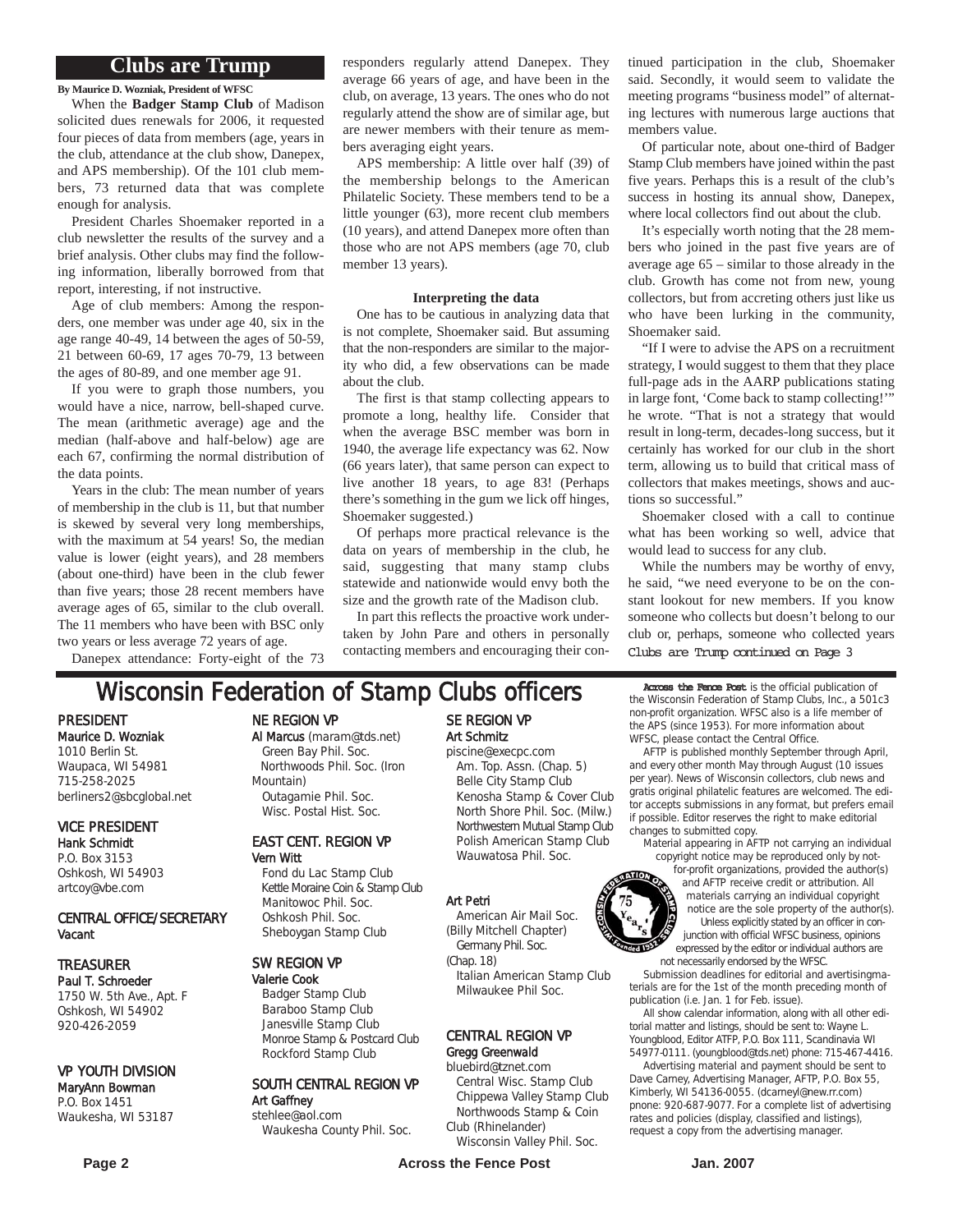## **Coming Attractions – Wiscopex 2007: Change is in the Air**

### **By MaryAnn Bowman**

The Waukesha County Philatelic Society will play host to Wiscopex 2007. Reserve the date of Saturday, May 5th for a continuation of the 75th anniversary celebration of the Wisconsin Federation of Stamp Clubs. The event will take place at Hamilton High School in Sussex, Waukesha County. It is an event that you won't want to miss!

There are many changes planned. If you have attended previous Federation annual conventions and exhibitions, this one will be unlike any that you have attended. Perhaps the first change that you will note is that the show will be a one-day show; and plans are to squeeze as much as possible into those hours. The show will open at 9:30 a.m. The Wisconsin Postal History Society will meet at 9 a.m. Other plans include a small WFSC auction with the featured item being a Harley Davidson leather jacket. Ellis Bromberg will serve as auctioneer. You may recall reading about his role at the Milcopex/WFSC celebration luncheon – he was the hit of the day!

Exhibits, which are a traditional part of the WFSC annual convention, are again being solicited. However, we have added some new exhibiting avenues to allow EVERY Federation member an opportunity to share his or her philatelic collecting interests.

One-page (that's right, just one page!) exhibits that fit the "It's 1932 Again" theme is one of the new categories. The late Mary Ann Owens was instrumental in working with Federation members to develop and refine this new and one-time only exhibiting category. Specifically, this exhibiting category is to tell the story of the year 1932, the year of the founding of the Wisconsin Federation of Stamp Clubs, through stamps, covers and other philatelic material. There are many options open to the collector. Showing material from a specific country or continent is one possibility. Any 1932 material that fits into your collecting interests, whether postal history, postal stationery, air mail, Christmas seals or others, would also make an interesting exhibit. For those who are topical and thematic oriented, choose a "happening" from 1932 and develop a one-page exhibit around that idea. For example, 1932 was an Olympic year. Or perhaps a birth

#### Clubs are Trump, from page 2

ago and with a little encouragement might take up our hobby again, invite them to a club meeting.

"Knowing that it might be intimidating to walk into a room full of strangers, act as their host for the afternoon so they feel comfortable. Introduce them around so we can let them know that we would value their membership. Our club would be indebted to you for your efforts."

*Information for "Clubs Are Trump" is gathered from club newsletters. Please send newsletters to Maurice D. Wozniak, 1010 Berlin St., Waupaca WI 54981.*

or death of some famous person occurred in 1932 and a one-page exhibit could be developed. The possibilities are endless!

The idea of the one-page exhibit is to involve more Federation members in the annual convention and to provide an opportunity to experience the joys of exhibiting. Be creative! Have fun!

Each entry will consist of one 8 ½- by 11 inch vertical page, which must be in a sheet protector. There will be a small entry fee to cover frame expenses. This fee is 75c, plus 25c for the WFSC celebration fund for a total of \$1 per page. All exhibitors will receive a gift valued at more than the entry fee.

Collecting picture postcards is another popular collecting area of philatelists. The American Philatelic Society has been developing criteria for judging picture postcards and has included them as a category for APS-Ameristamp Expo 2007 show. The Waukesha County Philatelic Society sees this as a possible way to involve more people in our hobby and will offer this as an exhibiting category. The details are being worked out and – at this point – it is undecided whether these exhibits are just for display or whether they will be judged. Watch for further details.

Do you have another hobby or interest of which you also happen to have a collection of stamps and/or covers that relate to it? If so, you are just the person we are looking for! At this year's Federation show, tables will be set up for collectors to show their non-philatelic hobby with additional support from their philatelic holdings. For example, rock and mineral specimens can be accompanied by a small display of philatelic items that show these items. A collector of model railroads might bring along various cars from their train sets and display along with examples of stamps and covers from their collection of "philatelic" trains. A collector of owl miniatures, the person who builds ships in

#### President's Corner, from page 1

volunteer, we would have been in the embarrassing position of not having a state show in this 75th year of our existence. We'd have been celebrating a milestone on one hand and cringing in dismay on the other.

We continue to search for volunteers to serve on the Wisconsin Stamp Suggestion Committee. This committee of one or more people should look ahead several years to suggest Wisconsin (or neighboring states) subjects for the USPS stamp program and also develop promotional opportunities for stamps when they are announced.

We are all interested in Wisconsin-related stamps. We need someone to volunteer to harness that interest for the enjoyment of fellow collectors.

Finally, Wayne Youngblood's job situation may require us to replace him as editor of *Across the Fence Post*. Trying to earn a living a bottle, the bug and insect collector, – anyone who has a collection that is supported by similar philatelic material is being asked to share his or her interests to show the public how the two hobbies can go hand-in hand.

This three-dimensional exhibiting idea requires no entry fee – just a two-hour time commitment on your part to sit at the table with your exhibit and share it with show visitors.

Youth will also have an opportunity to explore a new type of exhibit. See the "Joining with Juniors" column for further details.

There will also be "new faces" in the dealer area. In addition to those who make a living from being stamp dealers, it is recognized that our state has many club members who are "vest-pocket" dealers. They are being offered the opportunity to sell their materials. These dealers can set up for either the 9:30-12:30 time slot, or the 1:30-5:00 p.m. time slot. The cost to these part-time dealers will be \$20.

Even the traditional banquet will take on a new life. At the close of the show at 5 p.m., all federation members and their guests will be invited to the school's theater for entertainment and the awards ceremony (allowing the show committee to remove the exhibits from the frames, and for the dealers to pack up their materials). At approximately 6 p.m., a social hour gathering with pizza will follow. Those attending will receive a souvenir 75th anniversary WFSC mug. In keeping with the 75th anniversary theme, we expect to offer this allyou-can eat pizza buffet for \$7.50.

As you can see, there is a lot packed into this one-day event. Many new innovations have been added to help rejuvenate our hobby and create a new excitement about stamp collecting. Can you give one day of your time to support our hobby by attending the show and/or providing an exhibit?

For further details, contact MaryAnn Bowman, P.O. Box 1451, Waukesha, WI 53187.

as a free-lance writer and editor may prove too challenging to allow him the luxury of a volunteer job in a field he loves. So he has asked that we look for a successor.

The importance of reaching out was brought home to me in a homily delivered by the pastor of my church.

After a detailed tour of the building for a group of children, he said, a priest asked them what they thought was the most important part of the church.

"The Exit sign," one girl replied. Surprised, the priest asked why she thought that.

"Because," she said, "you told us what we learn here we have to take outside the building and share it."

We stamp collectors must share the fun of our hobby also. Spreading the word makes philately more enjoyable in the long run. But if we remain selfish and don't volunteer, we all suffer.